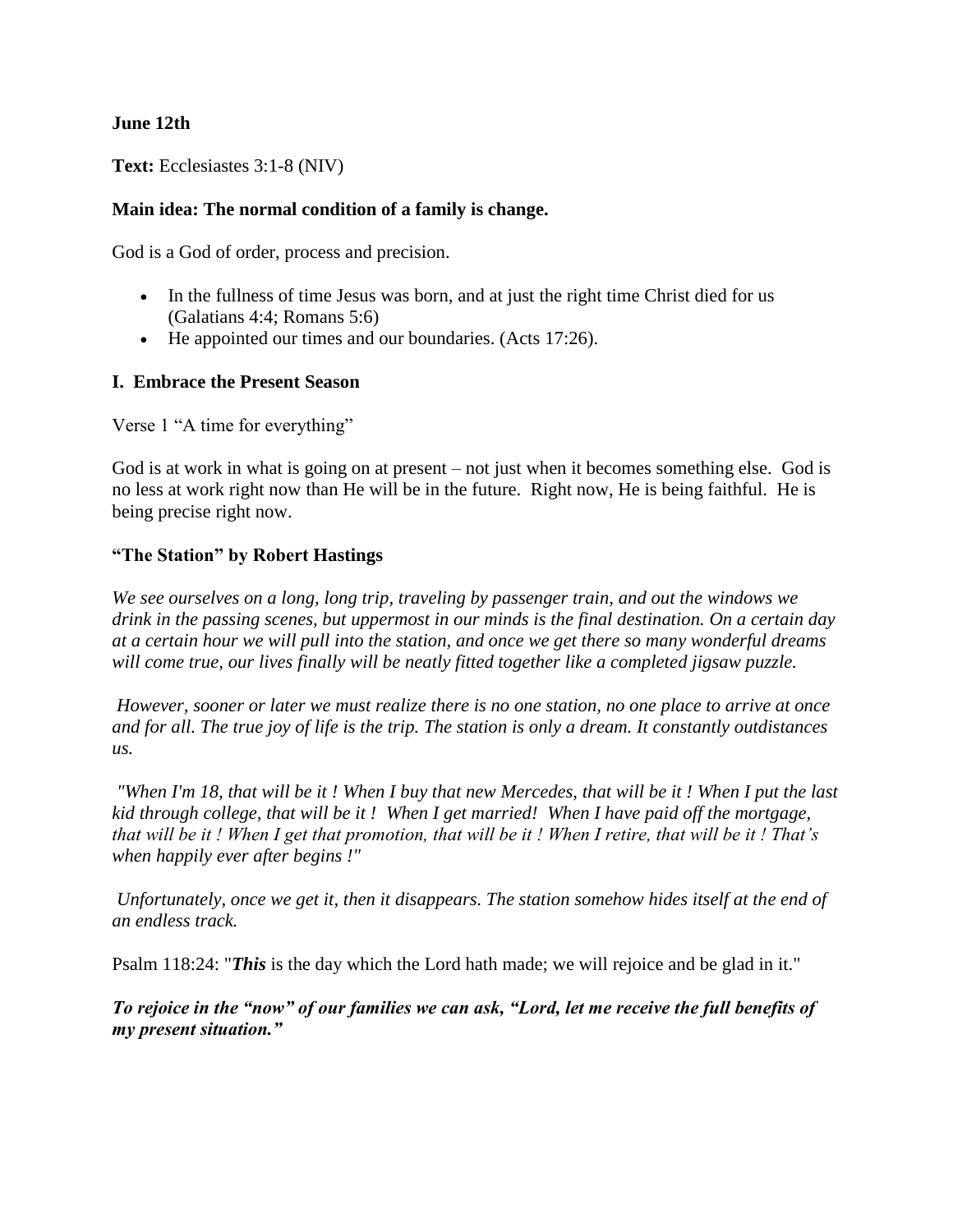# **II. Accept the** *changing* **of the seasons**

Vs. 5 A time to embrace and a time to refrain, (i.e. a time to let go).

Do we think this generation caught God off-guard?

# **God's truth is always absolute but its application is always relative to the present culture.**

- 1 Timothy 2:9 "**Modesty in dress**." The call to modesty is still God's desire for us, but what it looks like today is very different than what it meant in Paul's day.
- In Acts 15, the elders and apostles came together to discuss Christian standards for new Gentile believers. They came up with some behavioral changes but didn't overhaul their whole culture.
- Ephesians 4:29 **Wholesome speech**. Speech today is very different than it was in the past.

We don't want our kids to be clones. Sooner or later, everyone has to find their own way. Family can help, but ultimately each of us has to find our own way. As great as was the faith of **Abraham,** God had to reintroduce Himself to his son Isaac personally. And no matter how treat was Isaac's faith, the Lord had to reintroduce himself to his son, Jacob.

People who resist change and are always "against" stuff suffer from chronic joylessness.

**One practical way to accept the changing of the seasons is to surrender our distress.** "Lord, You know the bigness of what I'm feeling and I surrender it to You and trust You to handle it with care."

## **III. Appreciate all the seasons**

Vs. 11 – He has made everything beautiful in its time.

In everything give thanks. In all seasons. Giving thanks is **eye drops** to enhance our faith vision.

**Dr. Seuss** wisely observed, "Don't cry because it's over, smile because it happened."

**No matter the season, God's love is a constant.** Regardless of what transpires in a given day or in my family. No matter what comes out of the doors in this corridor of life or which ones we enter, God loves remains a the given. **In fact, His desire is to use the changes to make us more fully aware of His love.**

Finally, the past is like a photo album. It has a way of hiding its blemishes from the present. That's why it was refreshing for me to think of my life in terms of seasons and not "golden